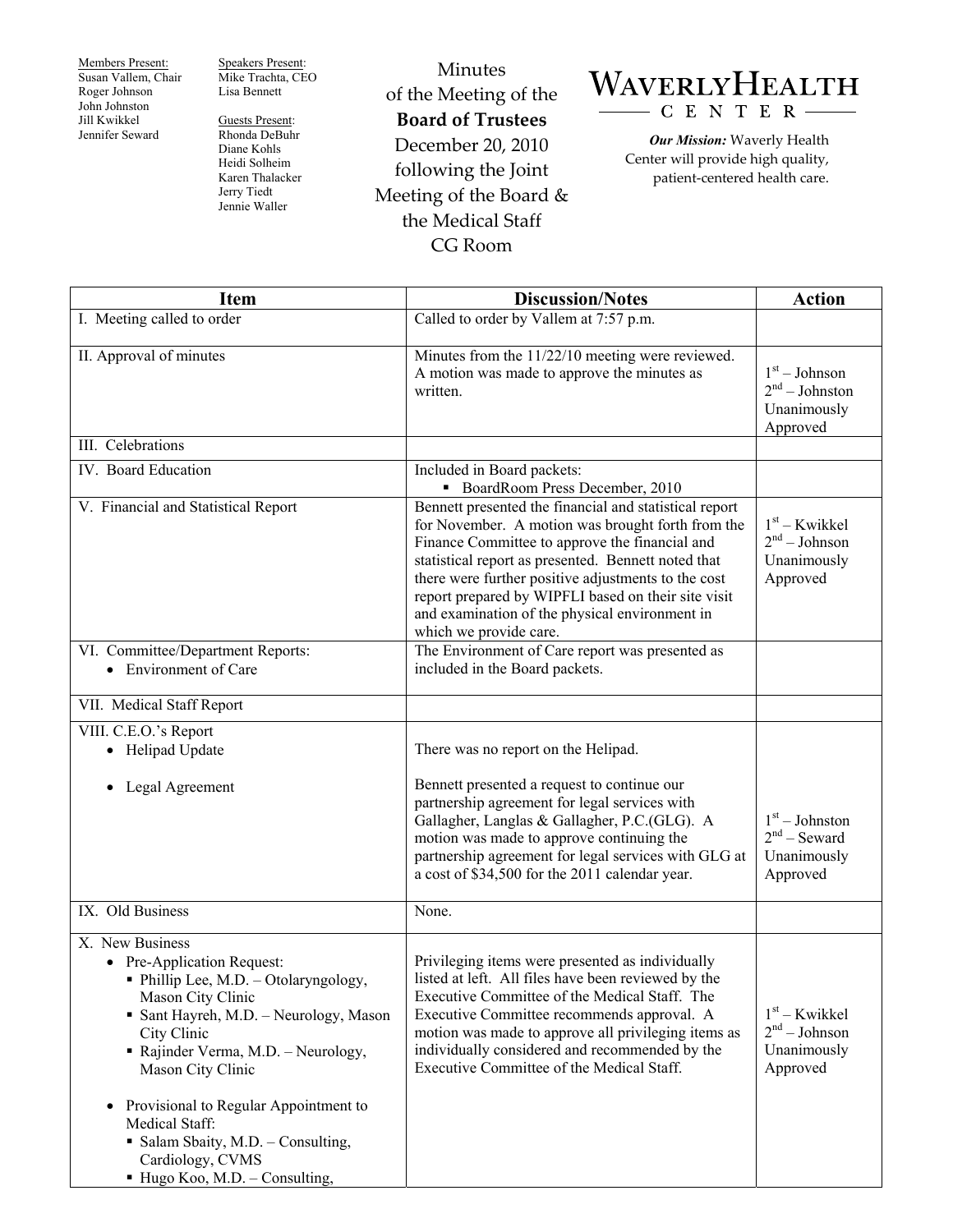## Cardiology

- Reappointments to Medical Staff: Tarek Daoud, M.D. – Consulting, Nephrology, CVMS
- Change from Temporary to Provisional Appointment to Medical Staff:
	- Deniz Bastug, M.D. Consulting, Plastic Surgery, Renaissance Plastic Surgery
- Resignations from Medical Staff:  $\blacksquare$  Joseph Hart, M.D. – Courtesy,
	- Otolaryngology, CVMS
	- St. Paul Radiologists with Courtesy Privileges in Radiology– listed below:
	- Christopher Jackson, M.D.
	- Gregory Taylor, M.D.
	- Suzanne Parrino, M.D. Patrick Sullivan, M.D.
	-
	- James Sullivan, M.D.
	- Bruce Berens, M.D. James Jacobs, M.D.
	- Jeffrey Phelan, M.D.
	- Angeline Young, M.D.
	- Ronnell Hansen, M.D.
	- Jeffrey Magnuson, M.D.
	- Vladimir Savcenko, M.D.
	- Blake Carlson, M.D.
	- David Kispert, M.D.
	- Don Wiese, M.D.
	- Theodore Passe, M.D.
	- David Eckmann, M.D.
	- David Lambert, M.D.
	- Joseph Baraga, M.D.
	- Nathan Block, M.D.
	- Ross Sutton, M.D.
	- Keith Wittenberg, M.D.
	- Matthew Baldwin, M.D.
	- Peter Wold, M.D.
	- Robert Butler, M.D.
	- Anders Knutzen, M.D.
	- John Caspers, M.D.
	-
	- Todd Arsenault, M.D.
	- Richard Aizpuru, M.D.
	- Robert Weinmann, M.D.
	- Matthew Sanford, M.D.
	- Susan Truman, M.D.
	- Mark Austin, M.D.
	- Kenneth Cross, M.D.
	- Shalabh Bobra, M.D.
	- Rene Ducret, M.D.
	- Mark Berger, M.D.
	- Martin Asis, M.D.
	- Brian Fiedler, M.D. Douglas Ketcham, M.D.
	- Benjamin May, M.D.
	- David Jensen, M.D.
- New/Revised Policies:
	- Child Abuse & Neglect
	- Conflict of Interest

Bennett presented the policy revisions as listed at left, and included in the Board packets. Vallem recommended adding language to the Child Abuse &